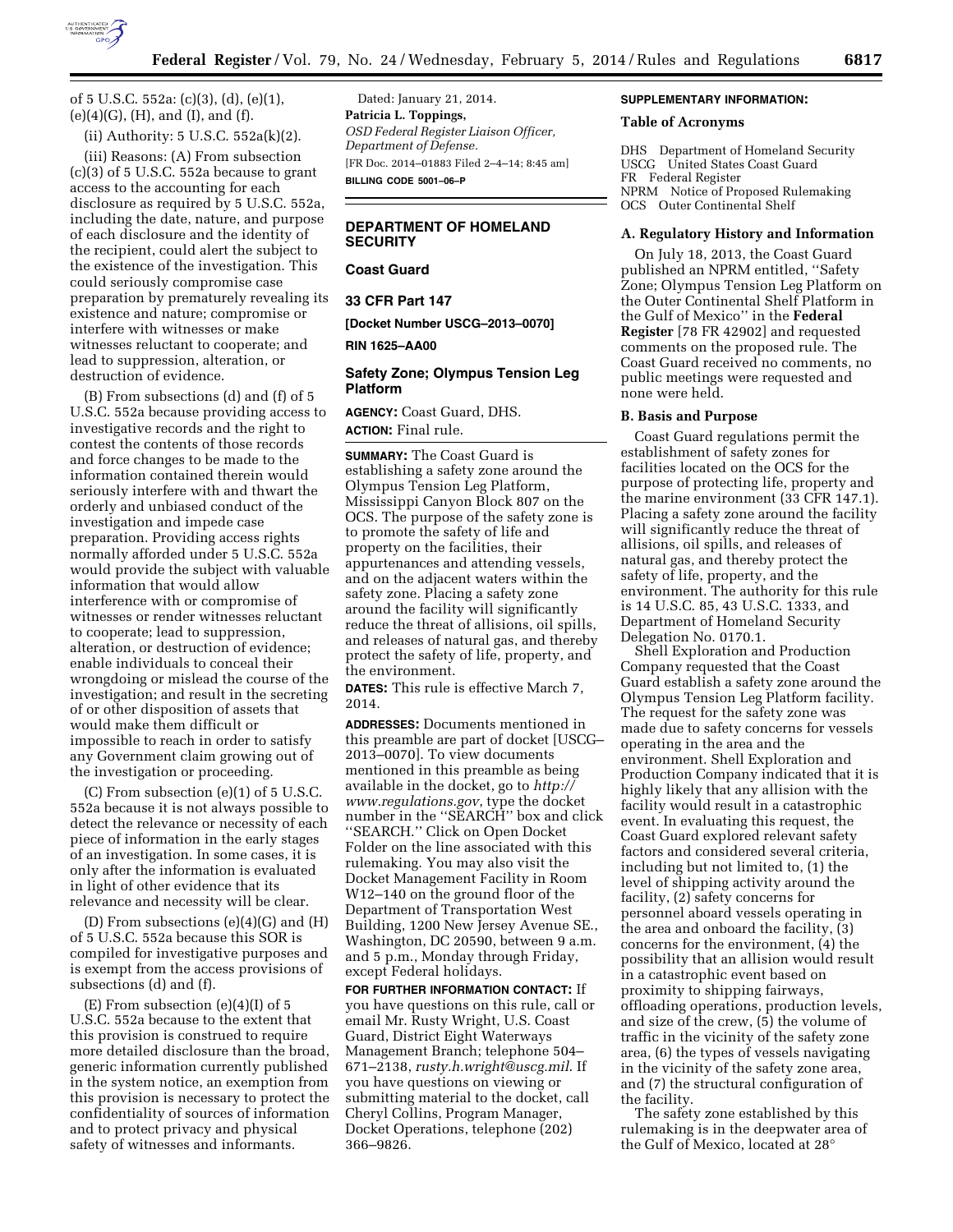9′35.59′ N, 89°14′20.86″ W in Mississippi Canyon Block 807. For the purposes of this regulation, the deepwater area is considered to be waters of 304.8 meters (1,000 feet) or greater depth extending to the limits of the Exclusive Economic Zone (EEZ), which is contiguous to the territorial sea of the United States, and extends up to 200 nautical miles from the baseline from which the breadth of the territorial sea is measured. Navigation in the area of the safety zone consists of large commercial shipping vessels, fishing vessels, cruise ships, tugs with tows and the occasional recreational vessel. The deepwater area also includes an extensive system of fairways.

## **C. Discussion of Comments and Changes**

The Coast Guard received no comments in response to the NPRM and there are no changes to the safety zone regulation as proposed by the NPRM. One technical amendment is being made in this final rule to correct the section number. The section number is changed from § 147.848 to § 147.849 to be consistent with the numbering of OCS safety zones in the Coast Guard's Eighth District.

#### **D. Regulatory Analyses**

We developed this rule after considering numerous statutes and executive orders related to rulemaking. Below we summarize our analyses based on these statutes and executive orders.

## *1. Regulatory Planning and Review*

This rule is not a significant regulatory action under section 3(f) of Executive Order 12866, Regulatory Planning and Review, as supplemented by Executive Order 13563, Improving Regulation and Regulatory Review, and does not require an assessment of potential costs and benefits under section 6(a)(3) of Executive Order 12866 or under section 1 of Executive Order 13563. The Office of Management and Budget has not reviewed it under those Orders. This rule is not a significant regulatory action due to the location of the Olympus Tension Leg Platform on the OCS and its distance from both land and safety fairways. Vessels traversing waters near the safety zone will be able to safely travel around the zone without incurring additional costs.

## *2. Impact on Small Entities*

The Regulatory Flexibility Act of 1980 (RFA), 5 U.S.C. 601–612, as amended, requires federal agencies to consider the potential impact of regulations on small entities during rulemaking. The term

''small entities'' comprises small businesses, not-for-profit organizations that are independently owned and operated and are not dominant in their fields, and governmental jurisdictions with populations of less than 50,000. The Coast Guard certifies under 5 U.S.C. 605(b) that this rule will not have a significant economic impact on a substantial number of small entities. This rule will affect the following entities, some of which may be small entities: The owners or operators of vessels intending to transit or anchor in Mississippi Canyon Block 807. This safety zone will not have a significant economic impact on a substantial number of small entities for the following reasons: (1) This rule will enforce a safety zone around a production platform that is in an area of the Gulf of Mexico not typically frequented by vessel traffic; (2) this rule will enforce a safety zone that is not in close proximity to a safety fairway; and (3) vessel traffic can pass safely around the safety zone without incurring additional costs.

### *3. Collection of Information*

This rule will not call for a new collection of information under the Paperwork Reduction Act of 1995 (44 U.S.C. 3501–3520).

### *4. Federalism*

A rule has implications for federalism under Executive Order 13132, Federalism, if it has a substantial direct effect on the States, on the relationship between the national government and the States, or on the distribution of power and responsibilities among the various levels of government. We have analyzed this rule under that Order and determined that this rule does not have implications for federalism.

#### *5. Unfunded Mandates Reform Act*

The Unfunded Mandates Reform Act of 1995 (2 U.S.C. 1531–1538) requires Federal agencies to assess the effects of their discretionary regulatory actions. In particular, the Act addresses actions that may result in the expenditure by a State, local, or tribal government, in the aggregate, or by the private sector of \$100,000,000 (adjusted for inflation) or more in any one year. Though this rule will not result in such an expenditure, we do discuss the effects of this rule elsewhere in this preamble.

#### *6. Taking of Private Property*

This rule will not cause a taking of private property or otherwise have taking implications under Executive Order 12630, Governmental Actions and Interference with Constitutionally Protected Property Rights.

#### *7. Civil Justice Reform*

This rule meets applicable standards in sections 3(a) and 3(b)(2) of Executive Order 12988, Civil Justice Reform, to minimize litigation, eliminate ambiguity, and reduce burden.

## *8. Protection of Children*

We have analyzed this rule under Executive Order 13045, Protection of Children from Environmental Health Risks and Safety Risks. This rule is not an economically significant rule and does not create an environmental risk to health or risk to safety that may disproportionately affect children.

### *9. Indian Tribal Governments*

This rule does not have tribal implications under Executive Order 13175, Consultation and Coordination with Indian Tribal Governments, because it does not have a substantial direct effect on one or more Indian tribes, on the relationship between the Federal Government and Indian tribes, or on the distribution of power and responsibilities between the Federal Government and Indian tribes.

### *10. Energy Effects*

This action is not a ''significant energy action'' under Executive Order 13211, Actions Concerning Regulations That Significantly Affect Energy Supply, Distribution, or Use.

#### *11. Technical Standards*

This rule does not use technical standards. Therefore, we did not consider the use of voluntary consensus standards.

### *12. Environment*

We have analyzed this rule under Department of Homeland Security Management Directive 023–01 and Commandant Instruction M16475.lD, which guide the Coast Guard in complying with the National Environmental Policy Act of 1969 (NEPA)(42 U.S.C. 4321–4370f), and have determined that this action is one of a category of actions that do not individually or cumulatively have a significant effect on the human environment. Safety zones are established around OCS facilities being constructed, maintained, or operated on the OCS to promote the safety of life and property on the facilities, their appurtenances and attending vessels, and on the adjacent waters within the safety zones. A safety zone may extend to a maximum distance of 500 meters around the OCS facility measured from